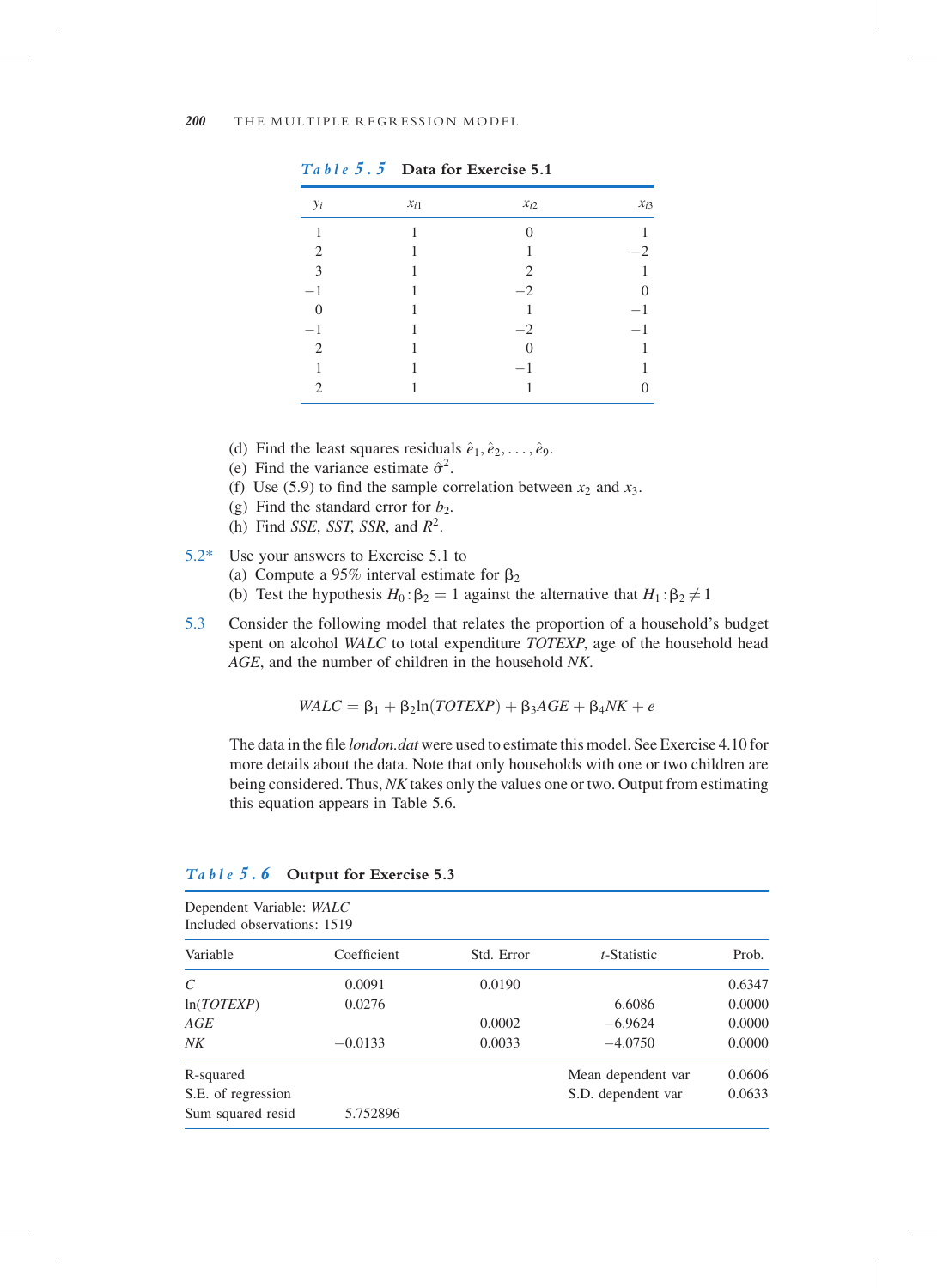## (a) Fill in the following blank spaces that appear in this table.

- (i) The *t*-statistic for  $b_1$
- (ii) The standard error for  $b<sub>2</sub>$
- (iii) The estimate  $b_3$
- $(iv)$   $R^2$
- $(v)$   $\hat{\sigma}$
- (b) Interpret each of the estimates  $b_2$ ,  $b_3$ , and  $b_4$ .
- (c) Compute a 95% interval estimate for  $\beta_3$ . What does this interval tell you?
- (d) Test the hypothesis that the budget proportion for alcohol does not depend on the number of children in the household. Can you suggest a reason for the test outcome?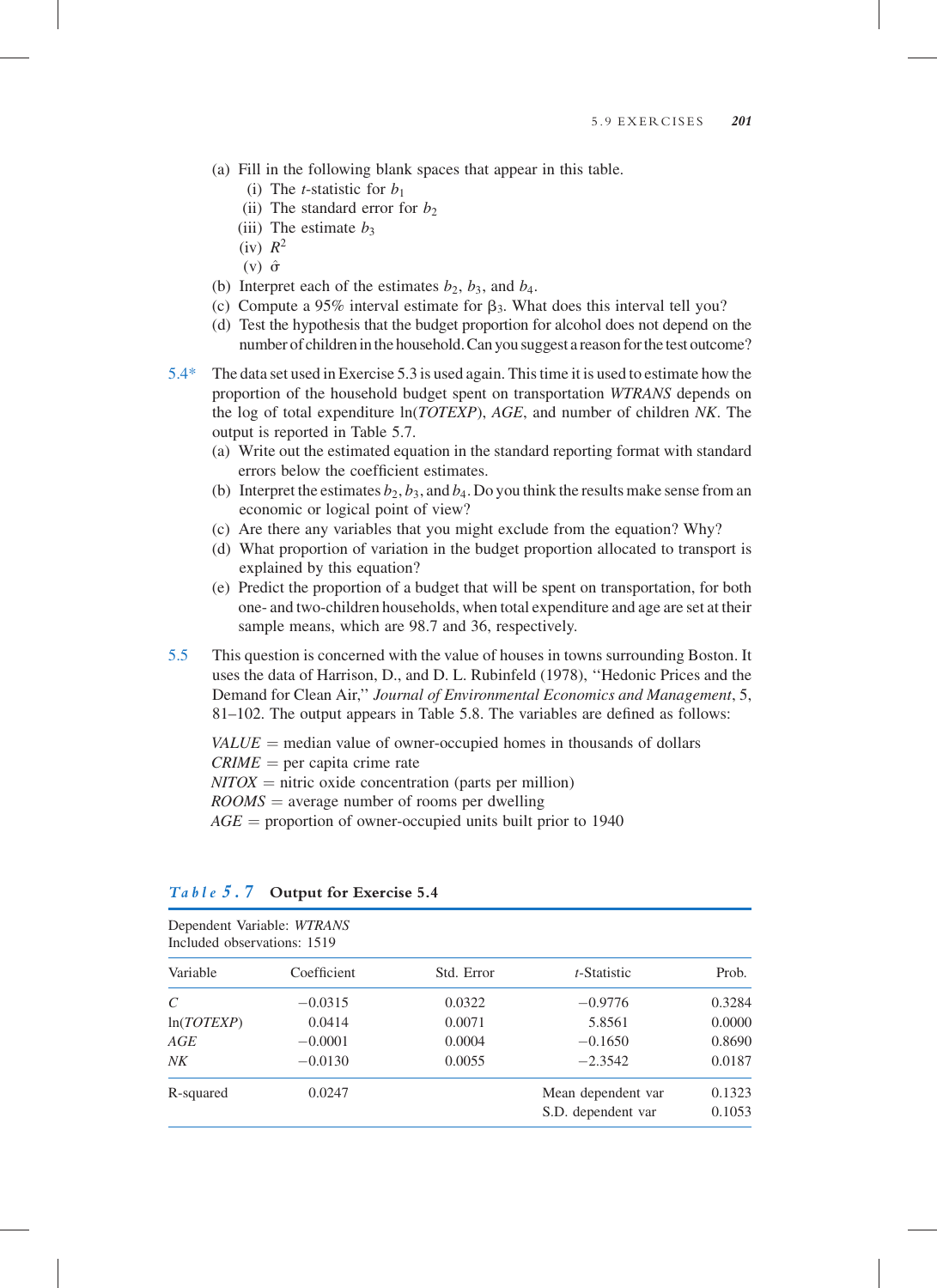5.8\* An agricultural economist carries out an experiment to study the production relationship between the dependent variable  $Y\ddot{E}LD =$  peanut yield (pounds per acre) and the production inputs

 $NITRO =$  amount of nitrogen applied (hundreds of pounds per acre)  $PHOS =$  amount of phosphorus fertilizer (hundreds of pounds per acre)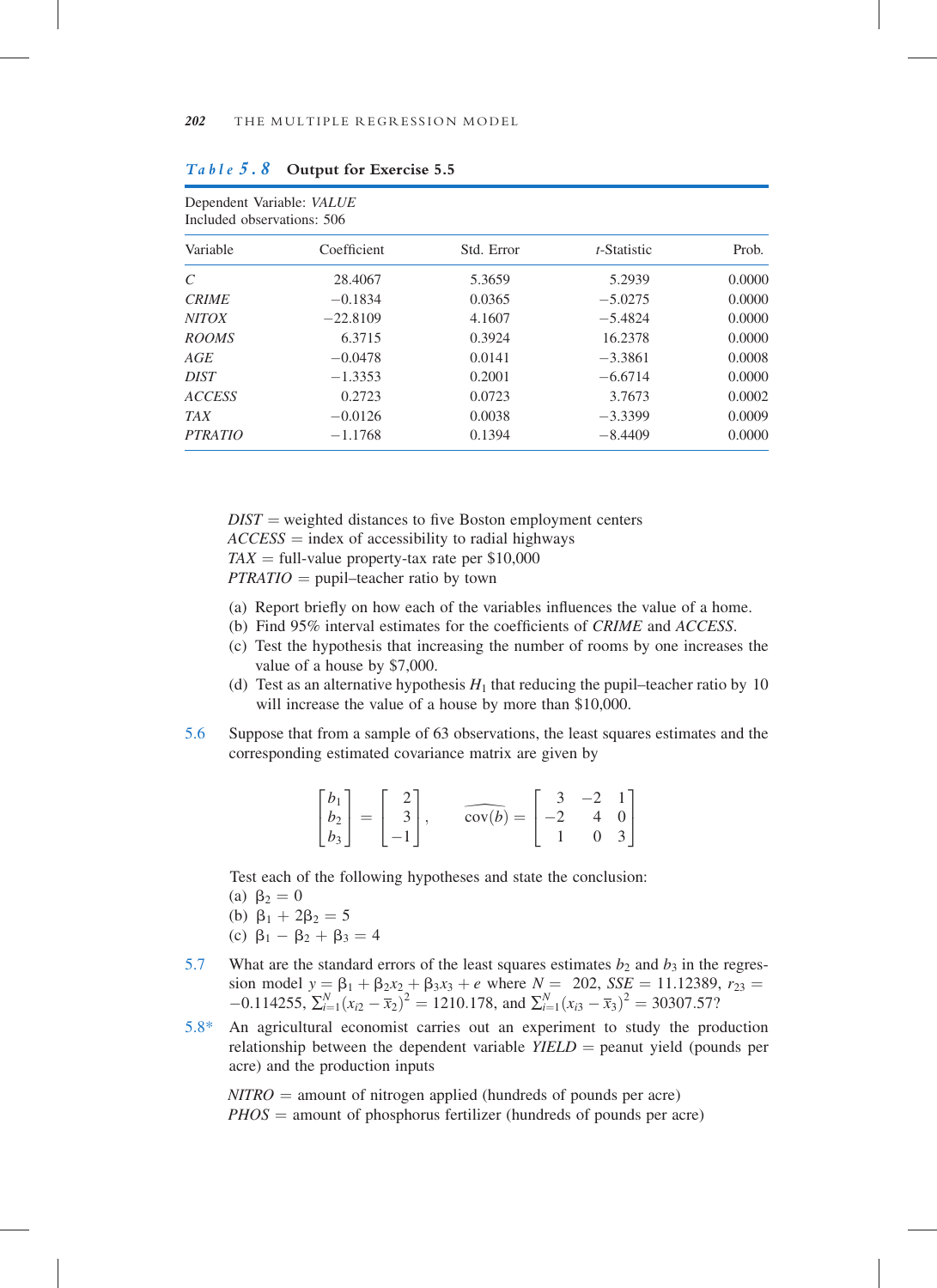A total  $N = 27$  observations were obtained using different test fields. The estimated quadratic model, with an interaction term, is

$$
\overline{YIELD} = 1.385 + 8.011NITRO + 4.800PHOS - 1.944NITRO^2
$$

$$
- 0.778PHOS^2 - 0.567NITRO \times PHOS
$$
(a) Find equations describing the marginal effect of nitrogen on yield and the  
measured effect of the becomes an yield. What do these equations tell you?

- marginal effect of phosporus on yield. What do these equations tell you?
- (b) What are the marginal effects of nitrogen and of phosphorus when  $(i) NITRO$  and  $PHOS = 1$  and (ii) when  $NITRO = 2$  and  $PHOS = 2$ ? Comment on your findings.
- (c) Test the hypothesis that the marginal effect of nitrogen is zero, when
	- (iv)  $PHOS = 1$  and  $NITRO = 1$
	- (v)  $PHOS = 1$  and  $NITRO = 2$
	- (vi)  $PHOS = 1$  and  $NITRO = 3$

Note: The following information may be useful:

$$
\overline{\text{var}(b_2 + 2b_4 + b_6)} = 0.233
$$
  

$$
\overline{\text{var}(b_2 + 4b_4 + b_6)} = 0.040
$$
  

$$
\overline{\text{var}(b_2 + 6b_4 + b_6)} = 0.233
$$
  
es the use of calculus! For the  
osphorus give maximum yield  
ons for the peanut producer?

 $\frac{\text{var}(b_2 + 4b_4 + b_6)}{\text{var}(b_2 + 6b_4 + b_6)}$ <br>s the use of calculus<br>sphorus give maxims for the peanut position var( $b_2 + 6b_4 + b_6$ <br>s the use of calculu<br>sphorus give maxi<br>ns for the peanut 1 (d)  $\blacklozenge$  [This part requires the use of calculus] For the function estimated, what levels of nitrogen and phosphorus give maximum yield? Are these levels the optimal fertilizer applications for the peanut producer?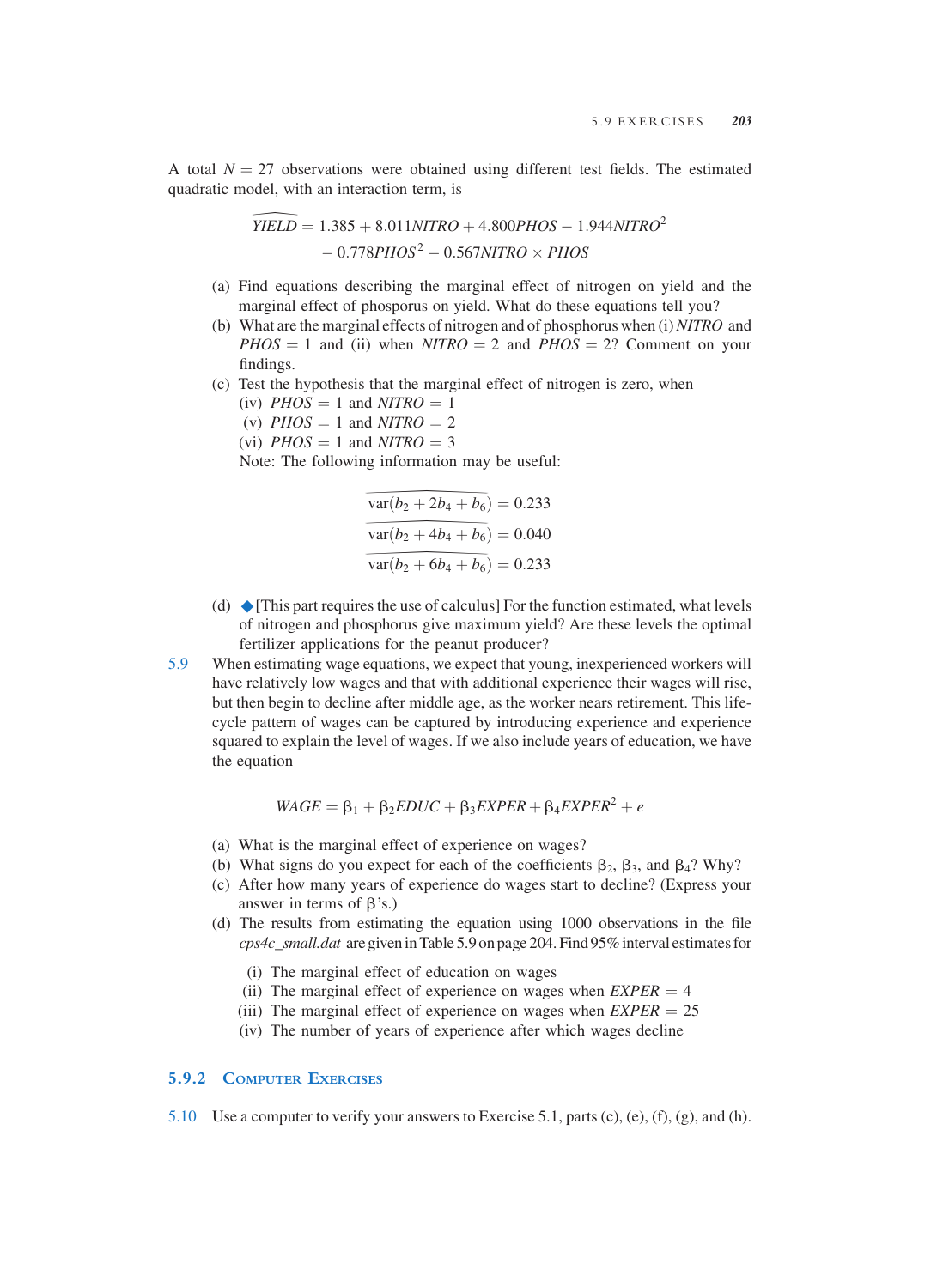- 5.13 The file br2.dat contains data on 1,080 houses sold in Baton Rouge, Louisiana, during mid-2005. We will be concerned with the selling price (PRICE), the size of the house in square feet (*SOFT*), and the age of the house in years (*AGE*).
	- (a) Use all observations to estimate the following regression model and report the results

$$
PRICE = \beta_1 + \beta_2 SCFT + \beta_3AGE + e
$$

- (i) Interpret the coefficient estimates.
- (ii) Find a 95% interval estimate for the price increase for an extra square foot of living space—that is,  $\partial PRICE/\partial SOFT$ .
- (iii) Test the hypothesis that having a house a year older decreases price by 1000 or less ( $H_0$ : β<sub>3</sub>  $\geq$  -1000) against the alternative that it decreases price by more than 1000  $(H_1 : \beta_3 < -1000)$ .
- (b) Add the variables  $SQFT^2$  and  $AGE^2$  to the model in part (a) and re-estimate the equation. Report the results.
	- (i) Find estimates of the marginal effect  $\partial PRICE/\partial SOFT$  for the smallest house in the sample, the largest house in the sample, and a house with 2300 SQFT. Comment on these values. Are they realistic?
	- (ii) Find estimates of the marginal effect  $\partial PRICE/\partial AGE$  for the oldest house in the sample, the newest house in the sample, and a house that is 20 years old. Comment on these values. Are they realistic?
	- (iii) Find a 95% interval estimate for the marginal effect  $\partial PRICE/\partial SOFT$  for a house with 2300 square feet.
	- (iv) For a house that is 20 years old, test the hypothesis

$$
H_0: \frac{\partial PRICE}{\partial AGE} \ge -1000
$$
 against  $H_1: \frac{\partial PRICE}{\partial AGE} < -1000$ 

- (c) Add the interaction variable  $SOFT \times AGE$  to the model in part (b) and reestimate the equation. Report the results. Repeat parts (i), (ii), (iii), and (iv) from part (b) for this new model. Use  $SOFT = 2300$  and  $AGE = 20$ .
- (d) From your answers to parts (a), (b), and (c), comment on the sensitivity of the results to the model specification.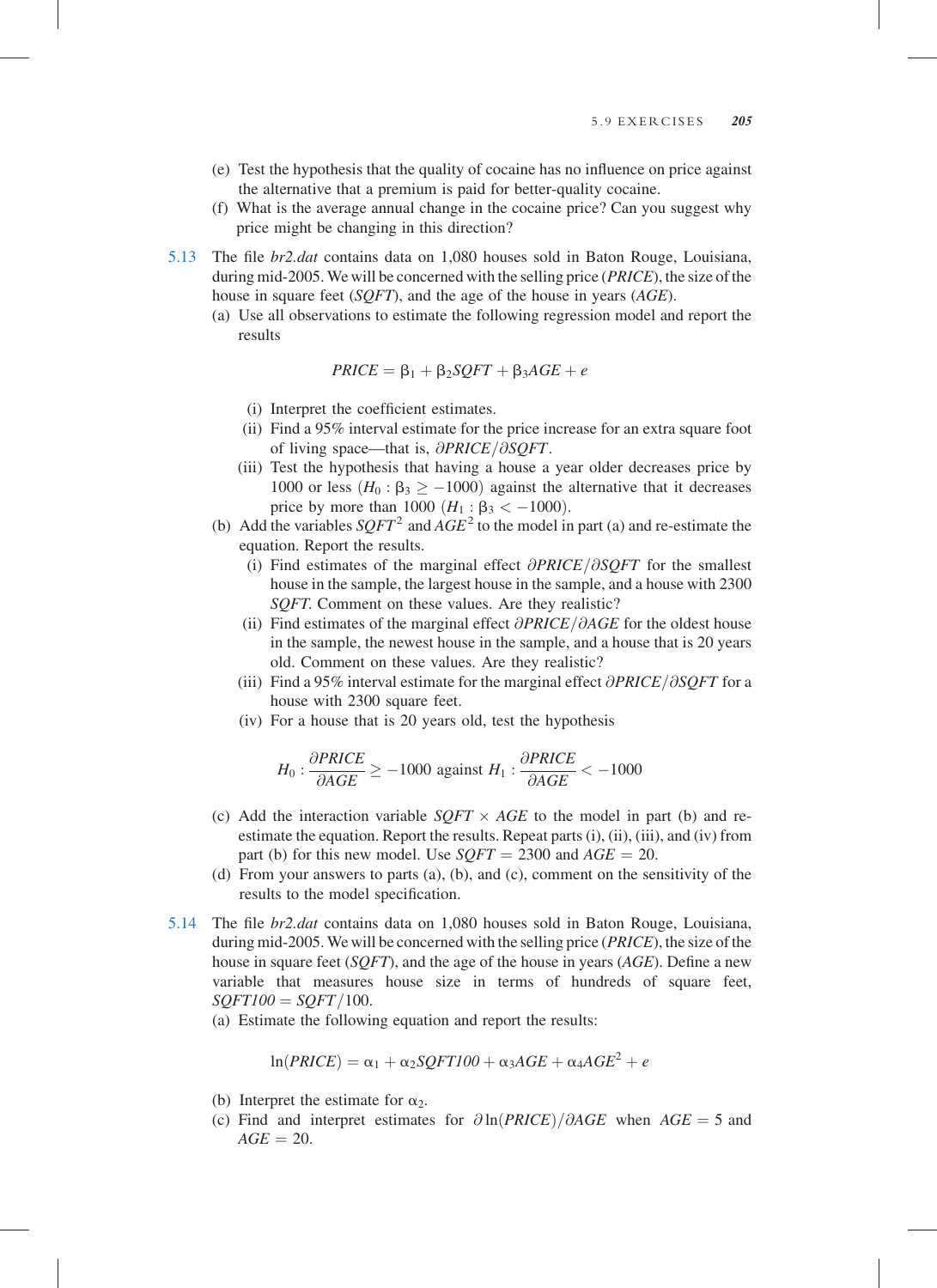- 5.16 Data on the weekly sales of a major brand of canned tuna by a supermarket chain in a large midwestern U.S. city during a mid-1990's calendar year are contained in the file tuna.dat. There are 52 observations on the variables.  $SALI =$  unit sales of brand no. 1 canned tuna;  $APRI =$  price per can of brand no. 1 canned tuna;  $APR2$ ,  $APR3 =$ price per can of brands no. 2 and 3 of canned tuna.
	- (a) The prices APR1, APR2, and APR3 are expressed in dollars. Multiply the observations on each of these variables by 100 to express them in terms of cents; call the new variables PR1, PR2, and PR3. Estimate the following regression model and report the results:

$$
SAL1 = \beta_1 + \beta_2 PR1 + \beta_3 PR2 + \beta_4 PR3 + e
$$

- (b) Interpret the estimates  $b_2$ ,  $b_3$ , and  $b_4$ . Do they have the expected signs?
- (c) Using suitable one-tail tests and a  $5\%$  significance level, test whether each of the coefficients  $b_2$ ,  $b_3$ , and  $b_4$  are significantly different from zero.
- (d) Using a 5% significance level, test the following hypotheses:
	- (i) A 1-cent increase in the price of brand one reduces its sales by 300 cans.
	- (ii) A 1-cent increase in the price of brand two increases the sales of brand one by 300 cans.
	- (iii) A 1-cent increase in the price of brand three increases the sales of brand one by 300 cans.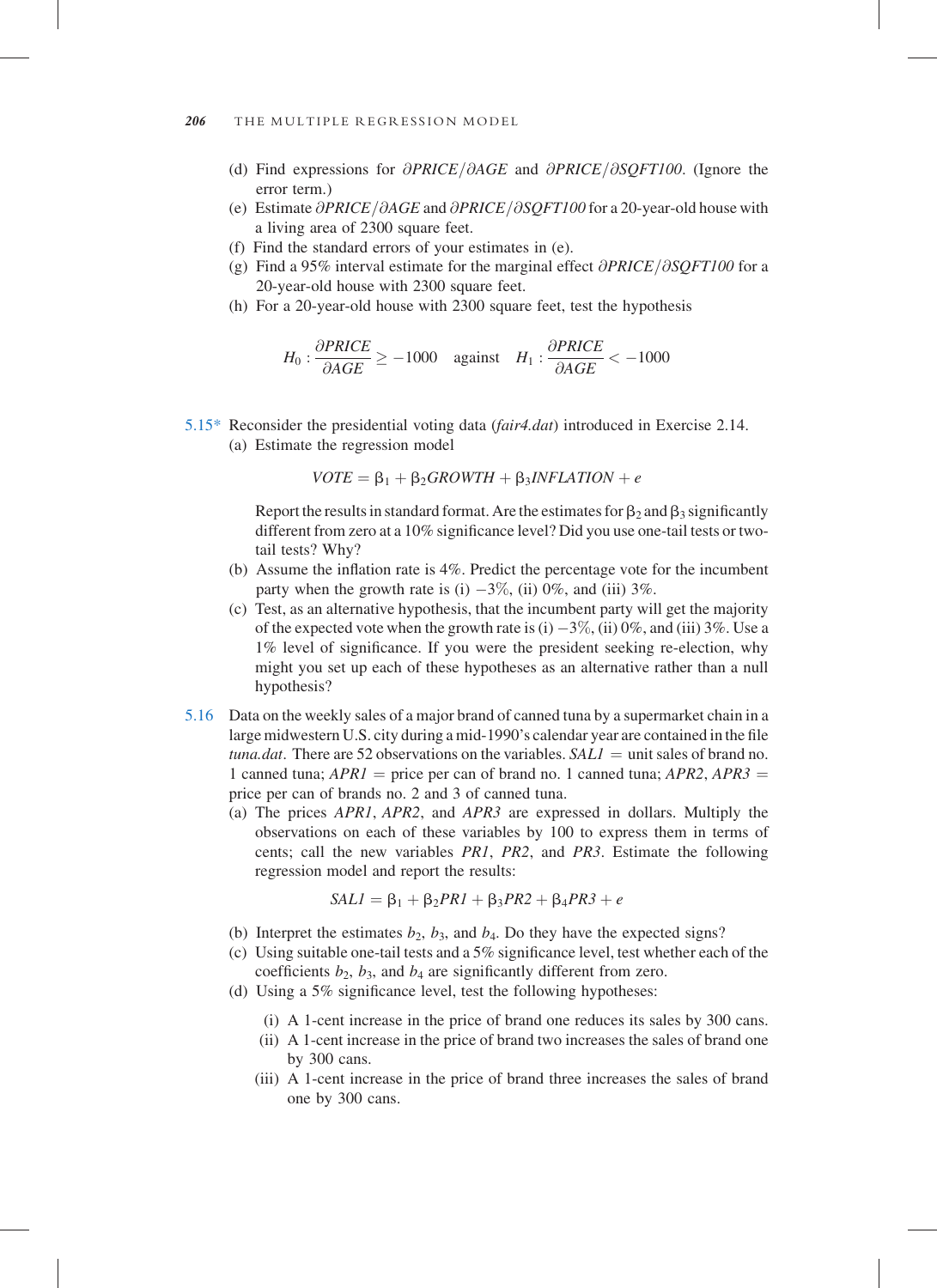(iv) The effect of a price increase in brand two on sales of brand one is the same as the effect of a price increase in brand three on sales of brand one. Does the outcome of this test contradict your findings from parts (ii) and (iii)?

(v) If prices of all 3 brands go up by 1 cent, there is no change in sales.

- 5.17 (a) Reconsider the model  $SALI = \beta_1 + \beta_2 PRI + \beta_3 PR2 + \beta_4 PR3 + e$  from Exercise 5.16. Estimate this model if you have not already done so, and find a 95% interval estimate for expected sales when  $PR1 = 90$ ,  $PR2 = 75$ , and  $PR3 = 75$ . What is wrong with this interval?
	- (b) Estimate the alternative model  $ln(SALI) = \alpha_1 + \alpha_2 PRI + \alpha_3 PR2 + \alpha_4 PR3 + e$ , and find a 95% interval estimate for expected log of sales when  $PRI = 90$ ,  $PR2 = 75$ , and  $PR3 = 75$ . Convert this interval into one for sales, and compare it with what you got in part (a).
	- (c) How does the interpretation of the coefficients in the model with  $\ln(SALI)$  as the dependent variable differ from that for the coefficients in the model with SAL1 as the dependent variable?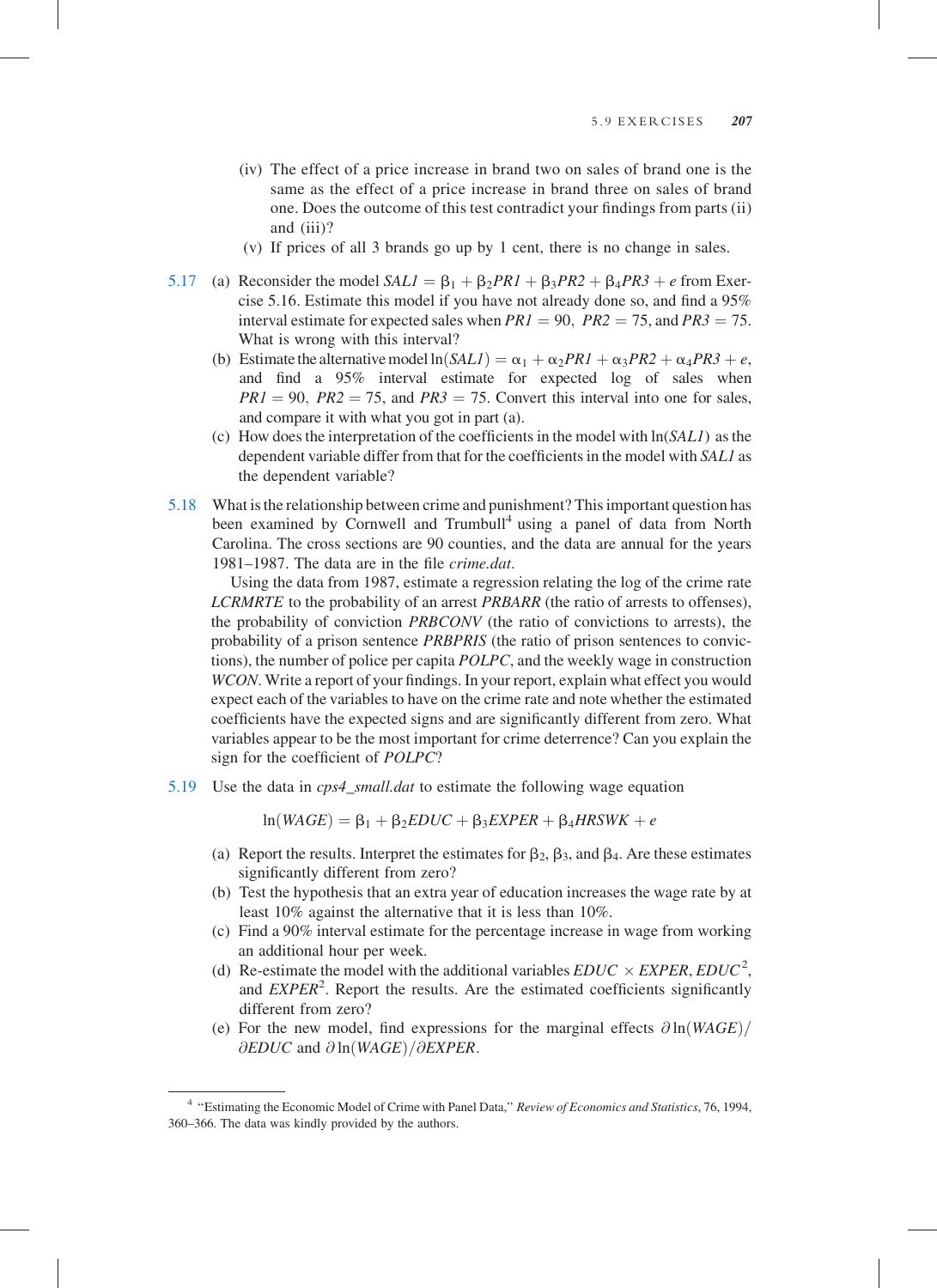# 5.25 Consider the following aggregate production function for the U.S. manufacturing sector:

$$
\textbf{Y}=\alpha \textbf{K}^{\beta_2} \textbf{L}^{\beta_3} \textbf{E}^{\beta_4} \textbf{M}^{\beta_5} \text{exp}\{e\}
$$

where Y is gross output, K is capital, L is labor, E is energy, and M denotes other intermediate materials. The data underlying these variables are given in index form in the file manuf.dat.

- (a) Show that taking logarithms of the production function puts it in a form suitable for least squares estimation.
- (b) Estimate the unknown parameters of the production function and find the corresponding standard errors.
- (c) Discuss the economic and statistical implications of these results.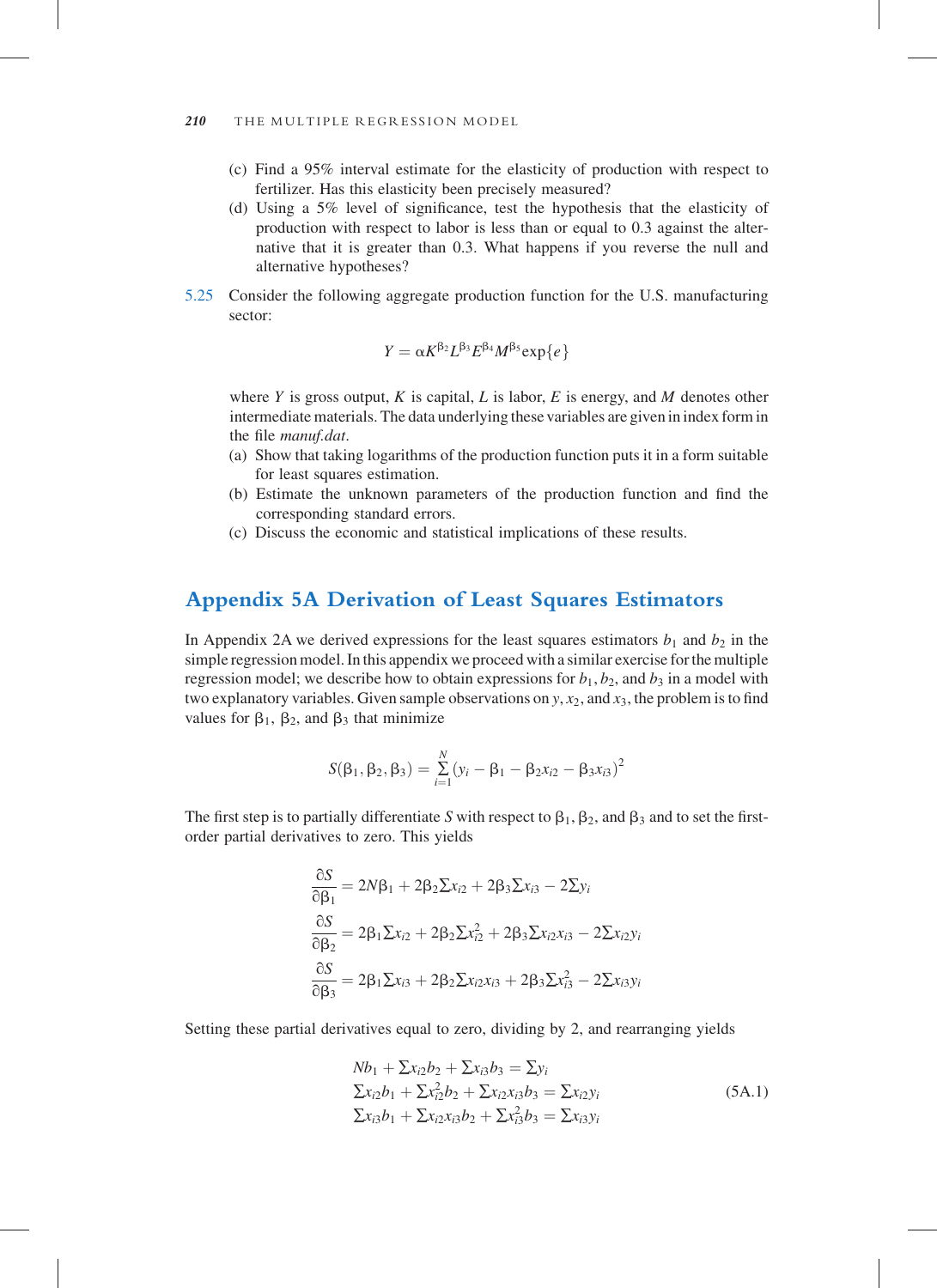6.4 Consider the wage equation

 $ln(WAGE) = B_1 + B_2EDUC + B_3EDUC^2 + B_4EXPER + B_5EXPER^2$  $+ \beta_6(EDUC \times EXPER) + \beta_7HRSWK + e$ 

where the explanatory variables are years of education, years of experience and hours worked per week. Estimation results for this equation, and for modified versions of it obtained by dropping some of the variables, are displayed in Table 6.4. These results are from the 1000 observations in the file cps4c\_small.dat.

- (a) Using an approximate 5% critical value of  $t_c = 2$ , what coefficient estimates are not significantly different from zero?
- (b) What restriction on the coefficients of Eqn (A) gives Eqn (B)? Use an F-test to test this restriction. Show how the same result can be obtained using a t-test.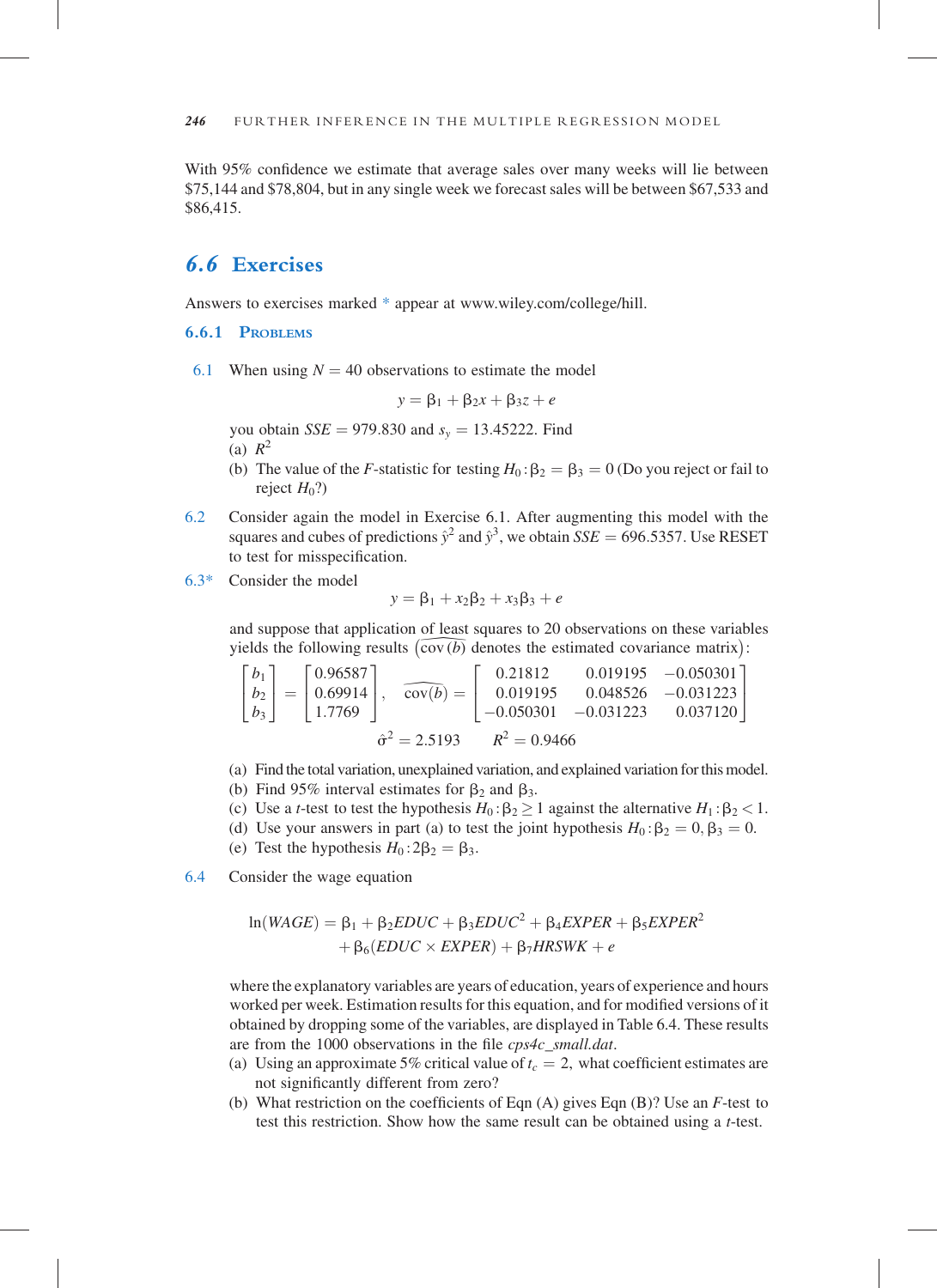#### 6.6 EXERCISES 247

- (c) What restrictions on the coefficients of Eqn  $(A)$  give Eqn  $(C)$ ? Use an F-test to test these restrictions. What question would you be trying to answer by performing this test?
- (d) What restrictions on the coefficients of Eqn  $(B)$  give Eqn  $(D)$ ? Use an F-test to test these restrictions. What question would you be trying to answer by performing this test?
- (e) What restrictions on the coefficients of Eqn  $(A)$  give Eqn  $(E)$ ? Use an F-test to test these restrictions. What question would you be trying to answer by performing this test?
- (f) Based on your answers to parts (a) to (e), which model would you prefer? Why?
- (g) Compute the missing AIC value for Eqn (D) and the missing SC value for Eqn (A). Which model is favored by the AIC? Which model is favored by the SC?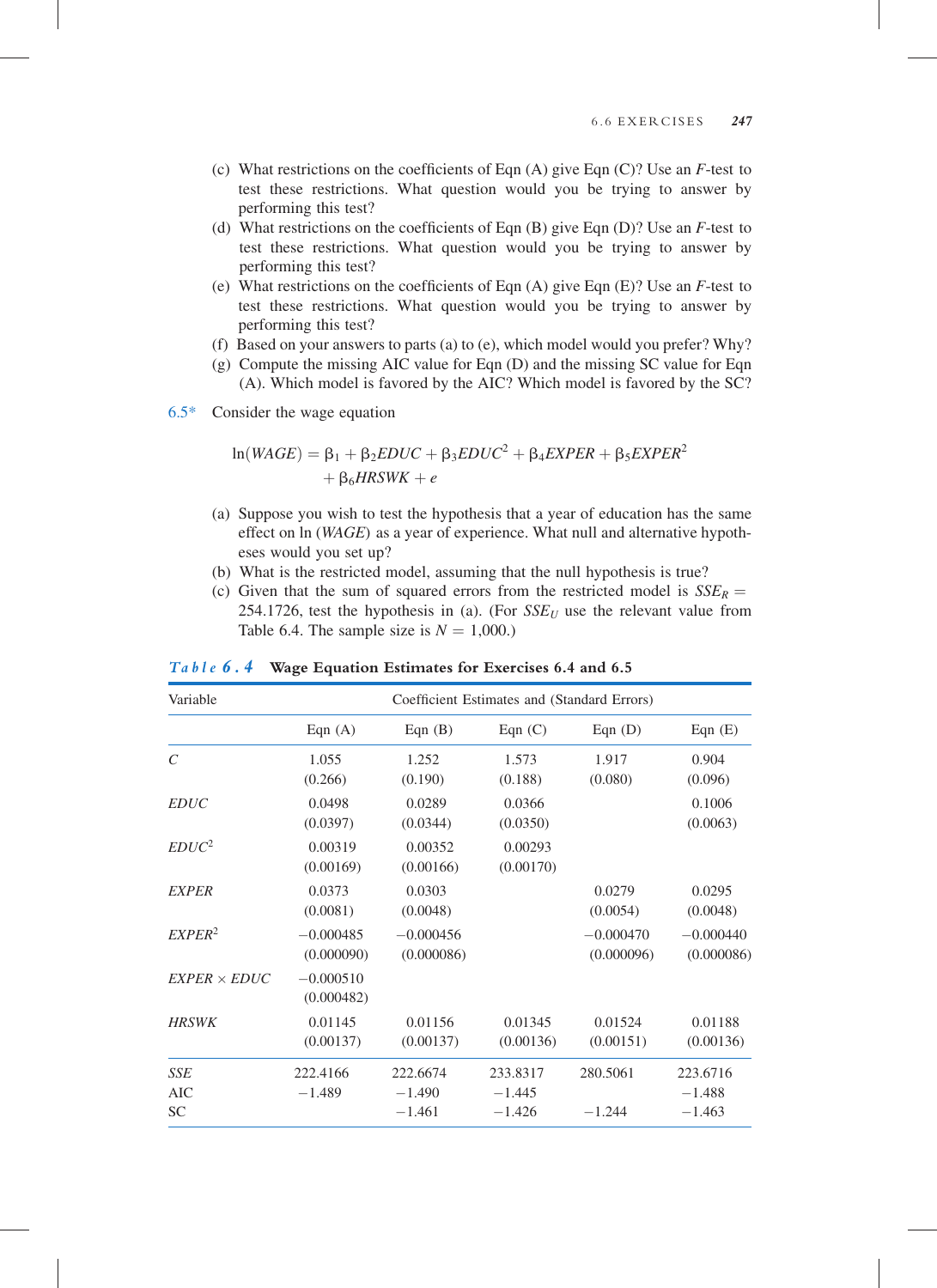#### 6.9 In Exercise 5.25 we expressed the model

$$
Y = \alpha K^{\beta_2} L^{\beta_3} E^{\beta_4} M^{\beta_5} \exp\{e\}
$$

in terms of logarithms and estimated it using data in the file *manuf.dat*. Use the data and results from Exercise 5.25 to test the following hypotheses:

\n- (a) 
$$
H_0: \beta_2 = 0
$$
 against  $H_1: \beta_2 \neq 0$ .
\n- (b)  $H_0: \beta_2 = 0, \beta_3 = 0$  against  $H_1: \beta_2 \neq 0$  and/or  $\beta_3 \neq 0$ .
\n- (c)  $H_0: \beta_2 = 0, \beta_4 = 0$  against  $H_1: \beta_2 \neq 0$  and/or  $\beta_4 \neq 0$ .
\n- (d)  $H_0: \beta_2 = 0, \beta_3 = 0, \beta_4 = 0$  against  $H_1: \beta_2 \neq 0$  and/or  $\beta_3 \neq 0$  and/or  $\beta_4 \neq 0$ .
\n- (e)  $H_0: \beta_2 + \beta_3 + \beta_4 + \beta_5 = 1$  against  $H_1: \beta_2 + \beta_3 + \beta_4 + \beta_5 \neq 1$ .
\n- (f) Analyze the impact of collinearity on this model.
\n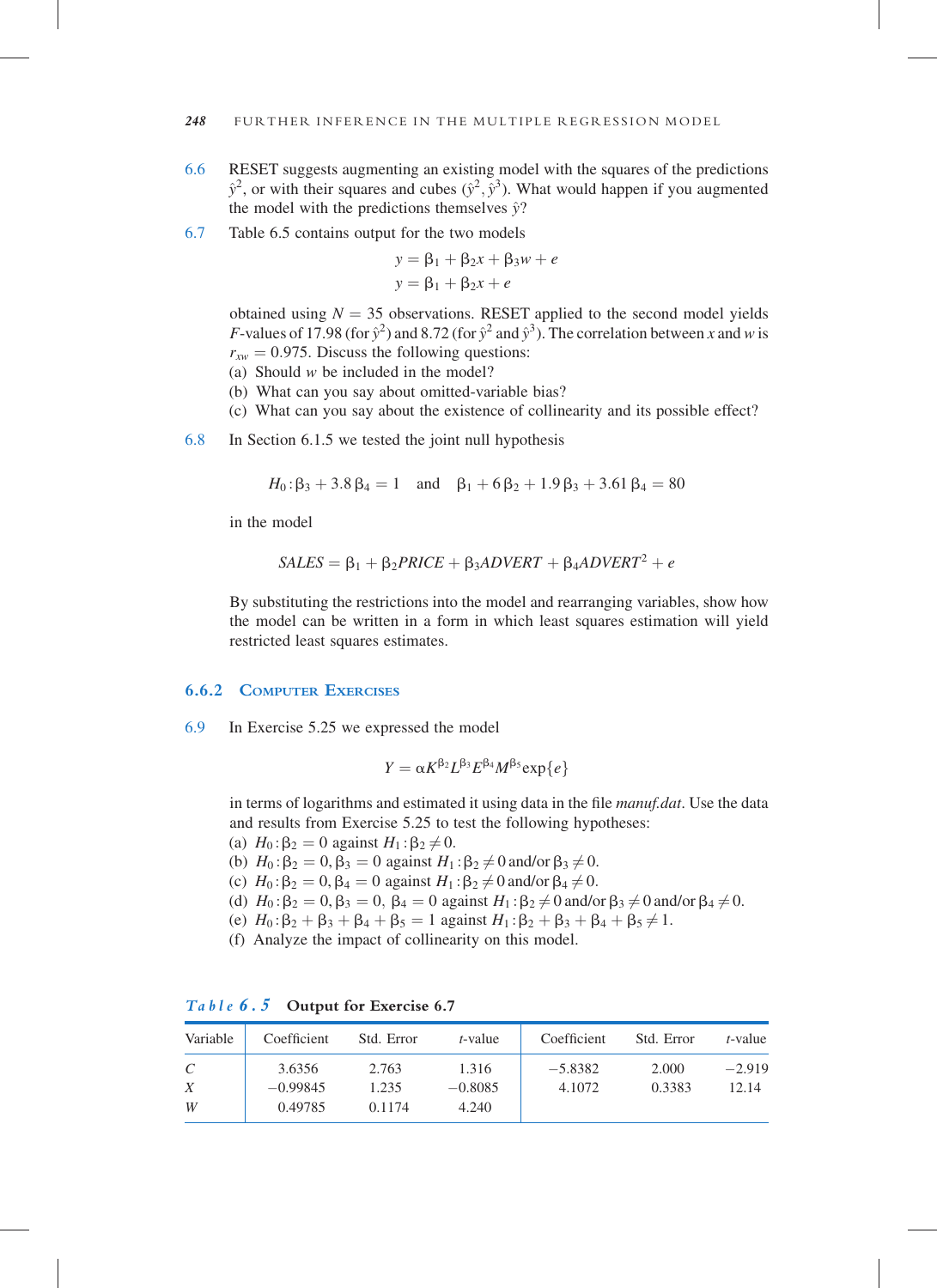- 6.13 The file toodyay.dat contains 48 annual observations on a number of variables related to wheat yield in the Toodyay Shire of Western Australia, for the period 1950– 1997. Those variables are
	- $Y =$  wheat yield in tonnes per hectare,
	- $t =$  trend term to allow for technological change,
	- $RG =$  rainfall at germination (May–June),
	- $RD =$  rainfall at development stage (July–August), and
	- $RF =$  rainfall at flowering (September–October).

The unit of measurement for rainfall is centimeters. A model that allows for the yield response to rainfall to be different for the three different periods is

$$
Y = \beta_1 + \beta_2 t + \beta_3 RG + \beta_4 RD + \beta_5 RF + e
$$

- (a) Estimate this model. Report the results and comment on the signs and significance of the estimated coefficients.
- (b) Test the hypothesis that the response of yield to rainfall is the same irrespective of whether the rain falls during germination, development, or flowering.
- (c) Estimate the model under the restriction that the three responses to rainfall are the same. Comment on the results.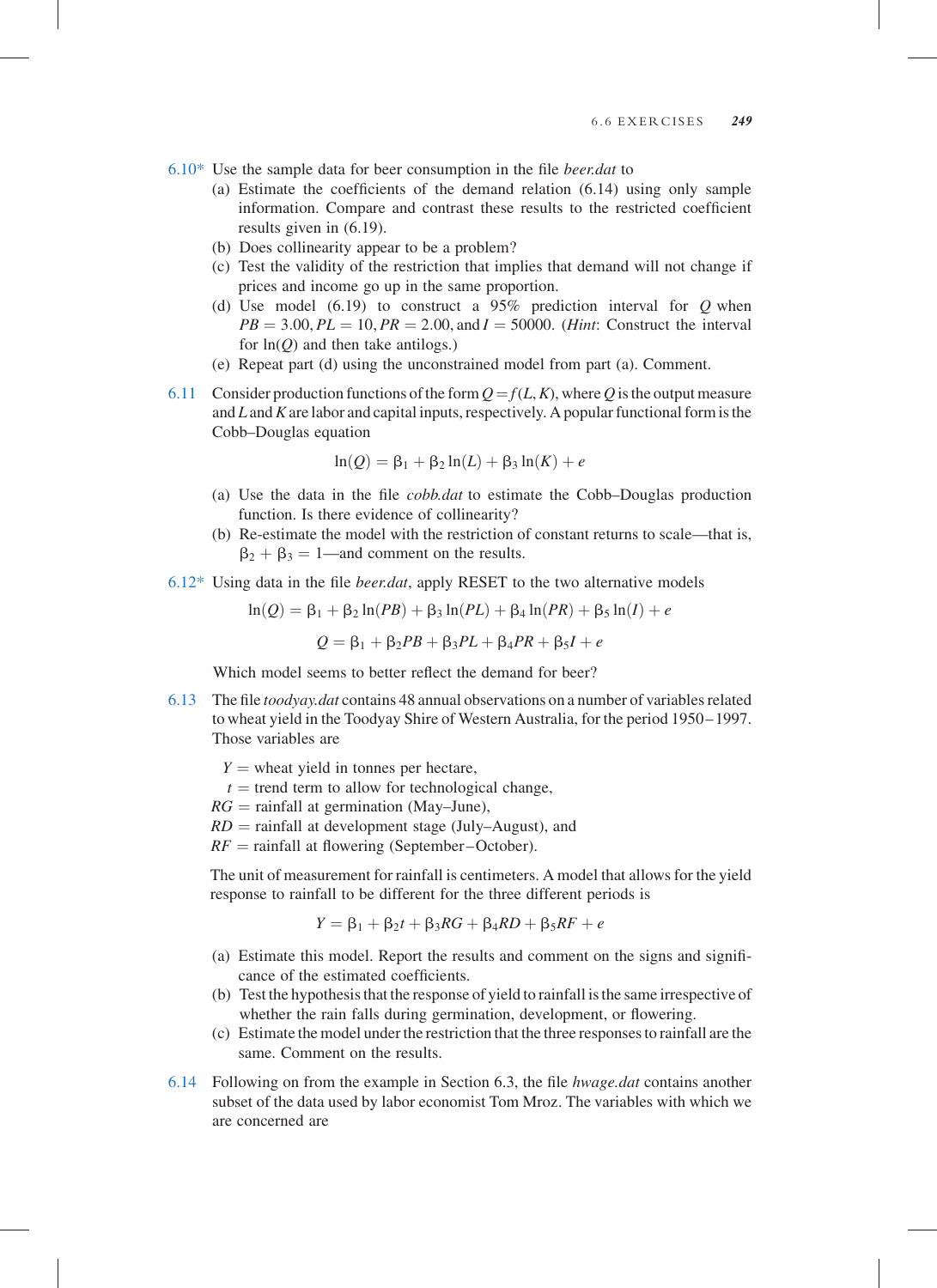$6.22*$  In Chapter 5.7 we used the data in file *pizza4.dat* to estimate the model

 $PIZZA = \beta_1 + \beta_2AGE + \beta_3INCOME + \beta_4(AGE \times INCOME) + e$ 

- (a) Test the hypothesis that age does not affect pizza expenditure—that is, test the joint hypothesis  $H_0$ : $\beta_2 = 0$ ,  $\beta_4 = 0$ . What do you conclude?
- (b) Construct point estimates and 95% interval estimates of the marginal propensity to spend on pizza for individuals of ages 20, 30, 40, 50, and 55. Comment on these estimates.
- (c) Modify the equation to permit a ''life-cycle'' effect in which the marginal effect of income on pizza expenditure increases with age, up to a point, and then falls. Do so by adding the term  $(AGE^2 \times INC)$  to the model. What sign do you anticipate on this term? Estimate the model and test the significance of the coefficient for this variable. Did the estimate have the expected sign?
- (d) Using the model in (c), construct point estimates and 95% interval estimates of the marginal propensity to spend on pizza for individuals of ages 20, 30, 40, 50 and 55. Comment on these estimates. In light of these values, and of the range of age in the sample data, what can you say about the quadratic function of age that describes the marginal propensity to spend on pizza?
- (e) For the model in part (c), are each of the coefficient estimates for  $AGE$ ,  $(AGE \times INC)$ and (AGE<sup>2</sup>  $\times$  *INC*) significantly different from zero at a 5% significance level? Carry out a joint test for the significance of these variables. Comment on your results.
- (f) Check the model used in part (c) for collinearity. Add the term  $(AGE^3 \times INC)$  to the model in (c) and check the resulting model for collinearity.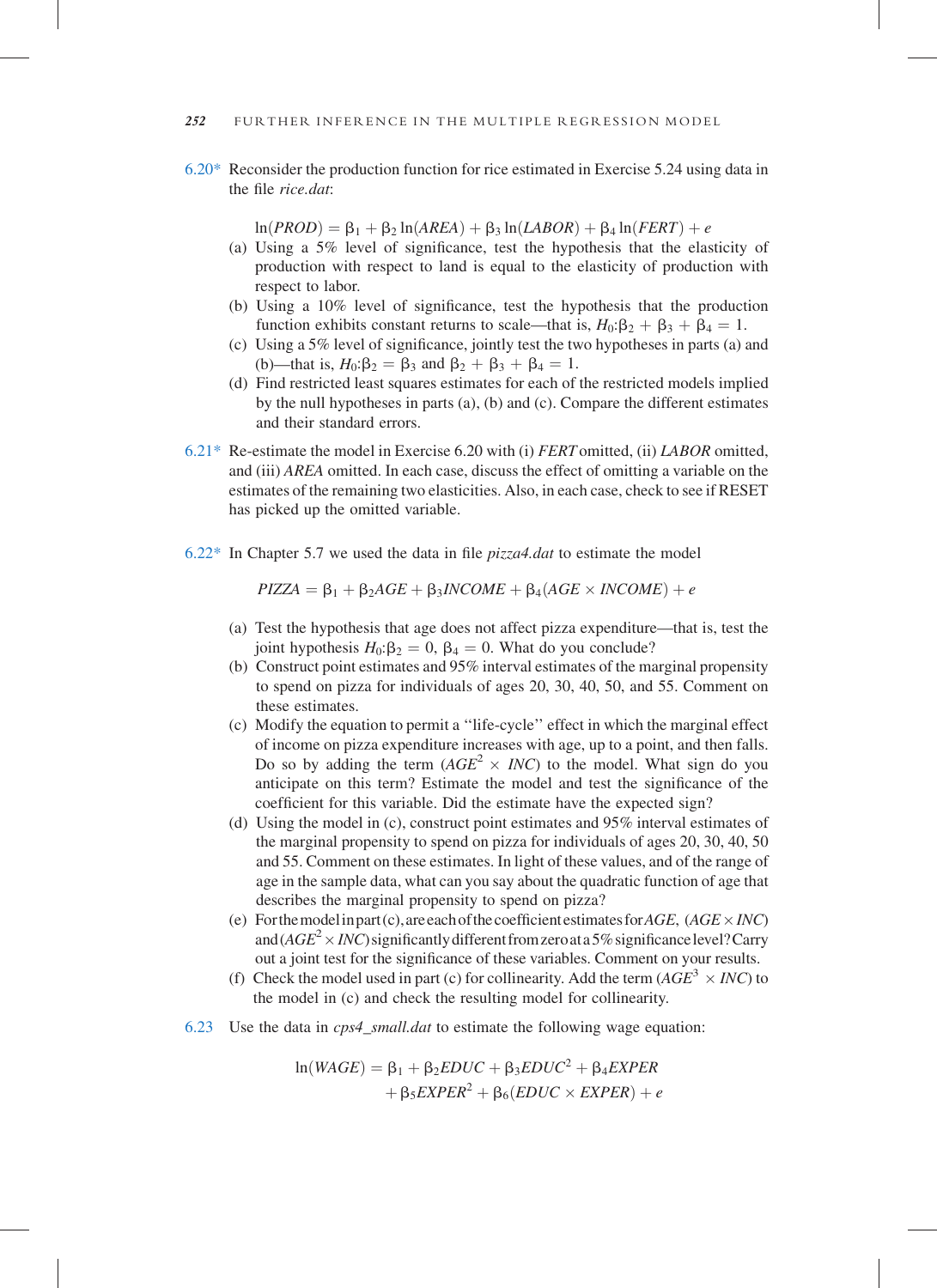7.3 Henry Saffer and Frank Chaloupka (''The Demand for Illicit Drugs,'' Economic Inquiry, 37(3), 1999, 401–411) estimate demand equations for alcohol, marijuana, cocaine, and heroin using a sample of size  $N = 44,889$ . The estimated equation for alcohol use after omitting a few control variables is shown in the chart at the top of page 289.

The variable definitions (sample means in parentheses) are as follows:

The dependent variable is the number of days alcohol was used in the past 31 days (3.49)

```
ALCOHOL PRICE—price of a liter of pure alcohol in 1983 dollars (24.78)
INCOME—total personal income in 1983 dollars (12,425)
GENDER—a binary variable = 1 if male (0.479)
MARITAL STATUS—a binary variable = 1 if married (0.569)
AGE 12–20—a binary variable = 1 if individual is 12–20 years of age (0.155)
AGE\ 21-30- a\ binary\ variable = 1\ if\ individual\ is\ 21-30\ years\ of\ age\ (0.197)BLACK—a binary variable = 1 if individual is black (0.116)
HISPANIC—a binary variable = 1 if individual is Hispanic (0.078)
```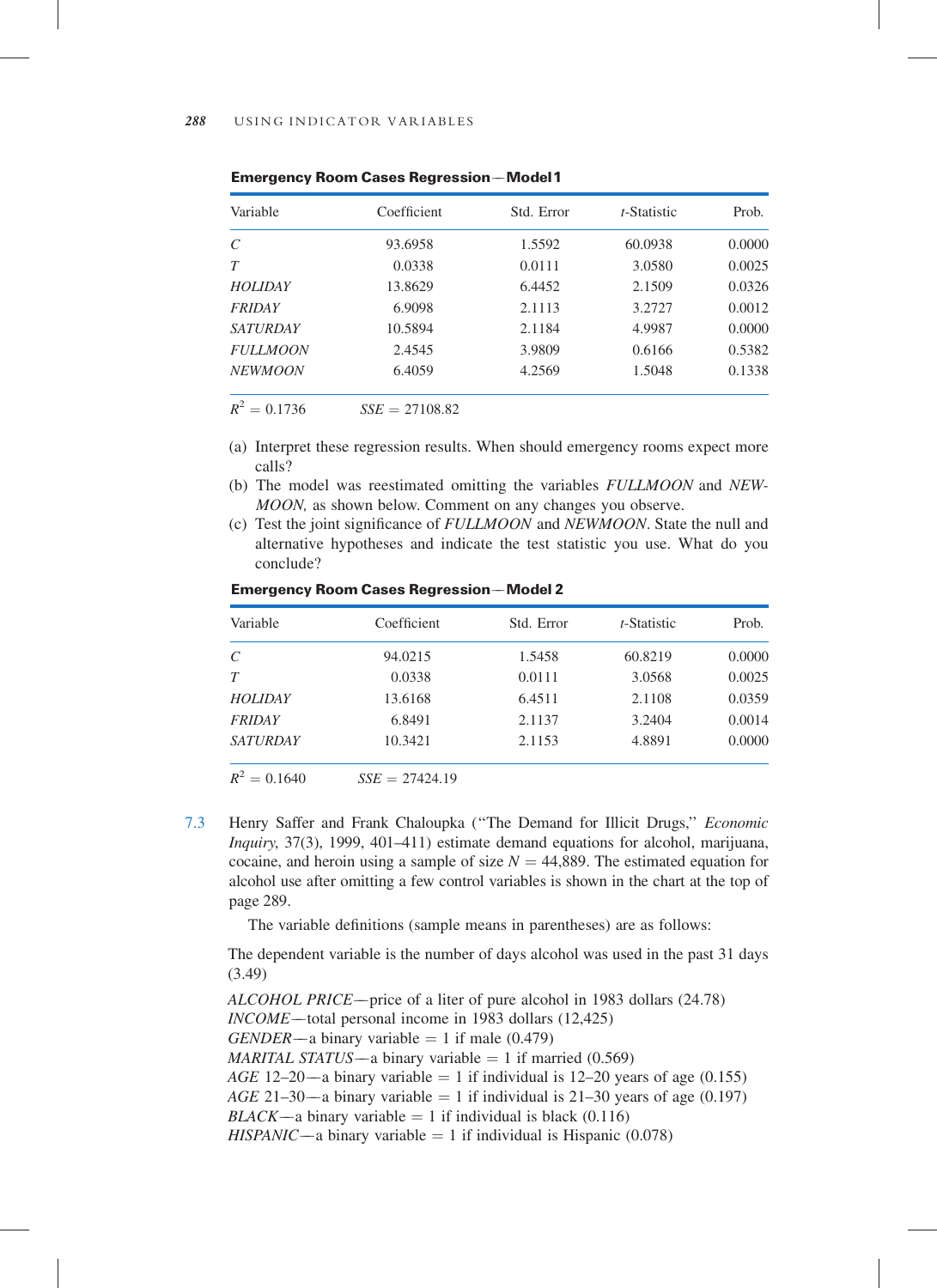| Variable              | Coefficient | t-statistic |
|-----------------------|-------------|-------------|
| $\mathcal{C}$         | 4.099       | 17.98       |
| ALCOHOL PRICE         | $-0.045$    | 5.93        |
| <b>INCOME</b>         | 0.000057    | 17.45       |
| <b>GENDER</b>         | 1.637       | 29.23       |
| <i>MARITAL STATUS</i> | $-0.807$    | 12.13       |
| $AGE$ 12-20           | $-1.531$    | 17.97       |
| $AGE$ 21-30           | 0.035       | 0.51        |
| <b>BLACK</b>          | $-0.580$    | 8.84        |
| <b>HISPANIC</b>       | $-0.564$    | 6.03        |

### Demand for Illicit Drugs

- (a) Interpret the coefficient of alcohol price.
- (b) Compute the price elasticity at the means of the variables.
- (c) Compute the price elasticity at the means of alcohol price and income, for a married black male, age 21–30.
- (d) Interpret the coefficient of income. If we measured income in \$1,000 units, what would the estimated coefficient be?
- (e) Interpret the coefficients of the indicator variables, as well as their significance.